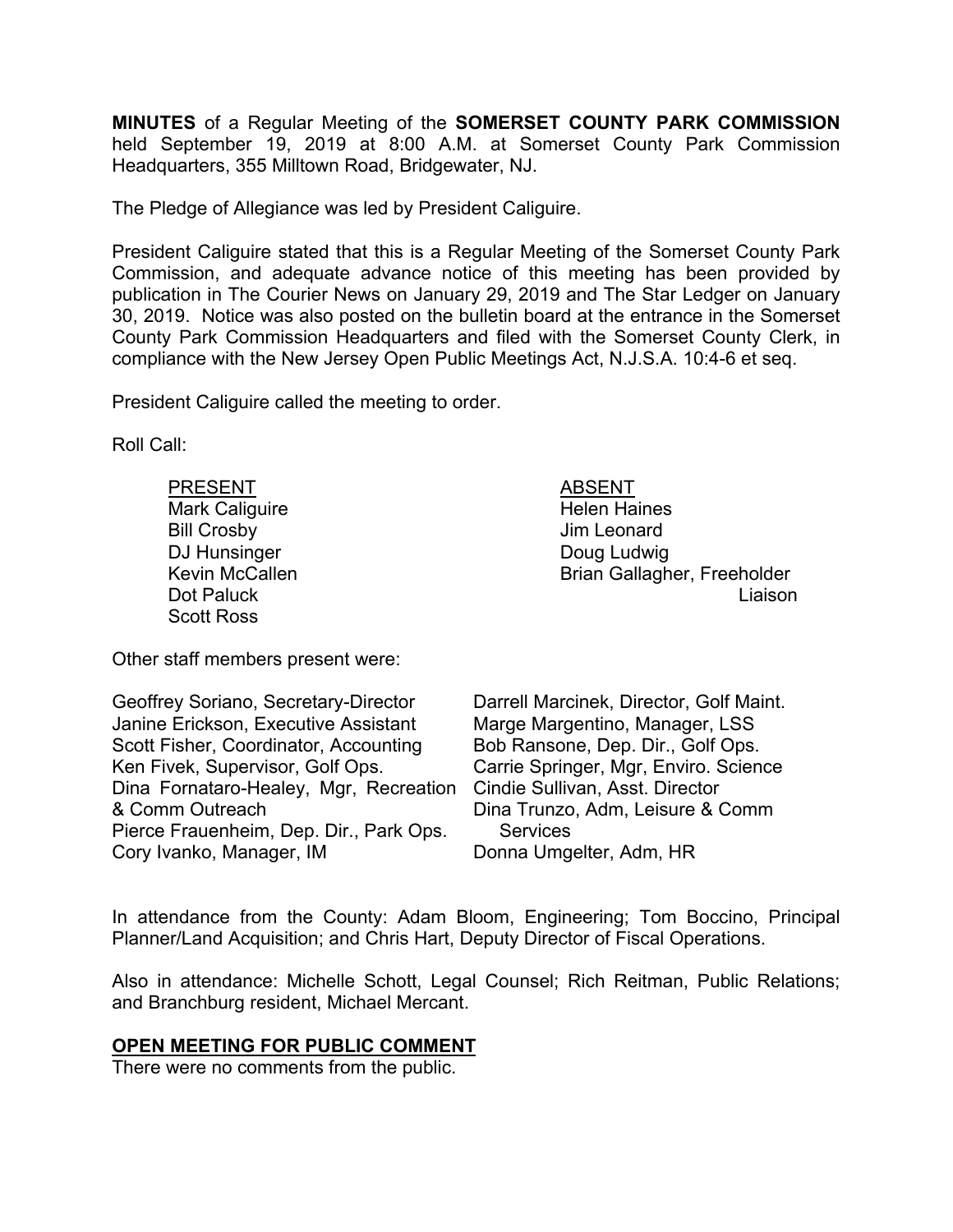# **APPROVAL OF THE MINUTES**

President Caliguire called for the approval of the minutes of the regular meeting held on August 15, 2019. Moved by Commissioner Crosby; seconded by Commissioner Hunsinger. YEAS: Commissioners Crosby, Hunsinger, McCallen, Paluck, Ross, and President Caliguire. NAYES: None. ABSENT: Commissioners Haines, Leonard, and Ludwig.

### **APPROVAL OF BILLS FOR PAYMENT**

The following resolutions were moved by Commissioner Crosby; seconded by Commissioner Paluck. YEAS: Commissioners Crosby, Hunsinger, McCallen, Paluck, Ross, and President Caliguire. NAYES: None. ABSENT: Commissioners Haines, Leonard, and Ludwig.

### **Resolution R19-213 – Payment of Claims**

Resolution authorizing payment of claims in the amount of \$2,136,278.48 comprised of Claims in the amount of \$912,141.09, Other Expenses in the amount of \$237,169.21 and Salaries and Wages in the amount of \$986,968.18 for the period of August 16, 2019 through September 19, 2019.

### **Resolution R19-214 – Refund of Recreation Fees**

Resolution authorizes refund of recreation fees.

# **Resolution R19-215 – Confirming Orders**

Resolution authorizes the payment of confirming orders totaling \$2,612.55.

### **Resolution R19-216 – Authorizing Additional Funding for Previously Awarded Contracts (Leisure Services)**

Resolution authorizes additional funds for previously awarded contracts.

### **Resolution R19-217 – Authorizing Additional Funding for Previously Awarded Contracts (Golf)**

Resolution authorizes additional funds for previously awarded contracts.

### **Resolution R19-218 – Authorizing Additional Funding for Previously Awarded Contracts (Administration)**

Resolution authorizes additional funds for previously awarded contracts.

### **Resolution R19-219 – Authorizing Additional Funding for Previously Awarded Contracts (Park Operations)**

Resolution authorizes additional funds for previously awarded contracts.

### **Resolution R19-220 – Amending and Cancelling Certification of Funds for Previously Awarded Contracts**

Resolution cancels and amends certification of funds for previously awarded contracts.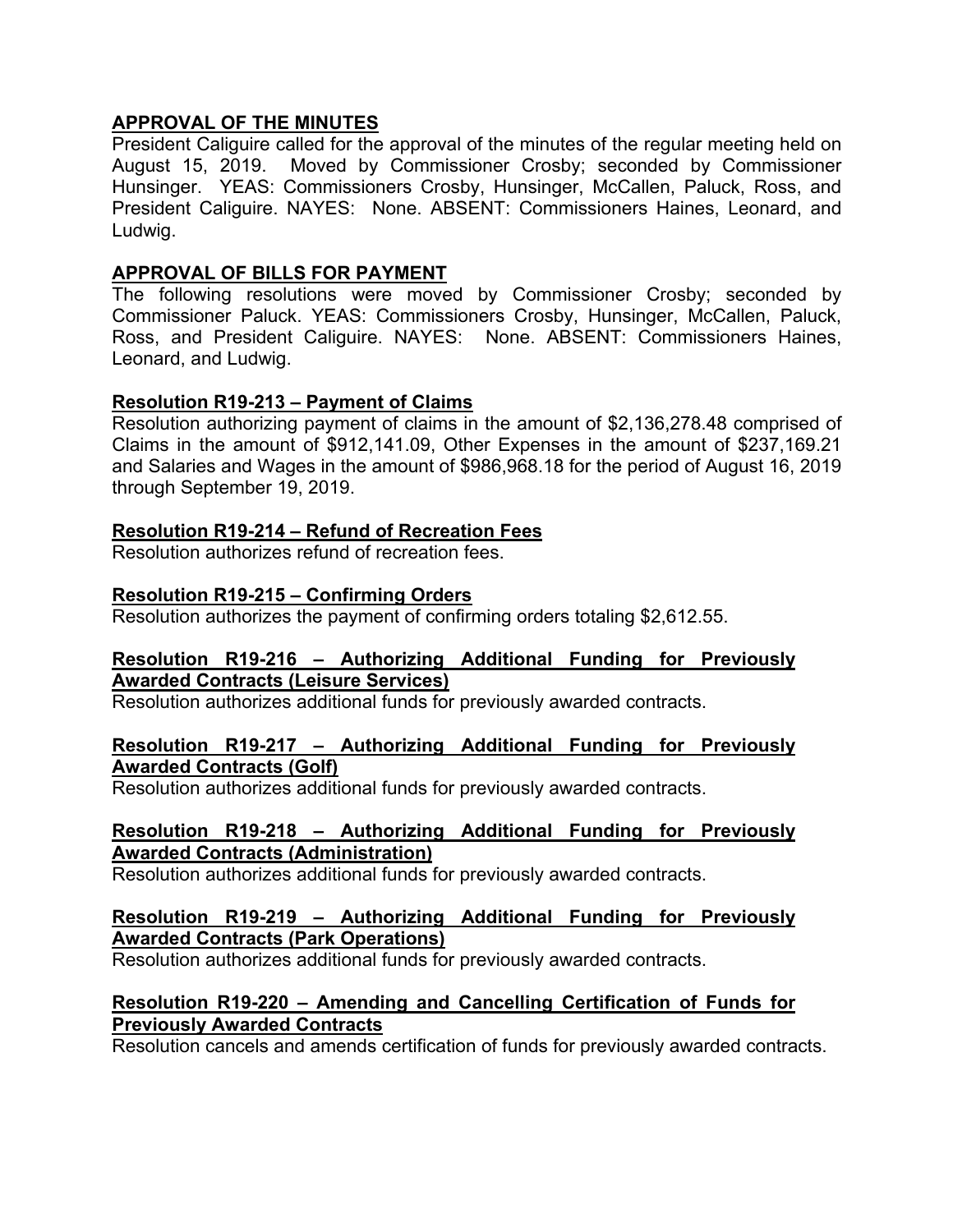# **DIRECTOR'S REPORT**

Director Soriano submitted a report for the month of August 2019.

### **COMMISSION CORRESPONDENCE**

1. Email received from Branchburg resident, Mike Merchant, on behalf of a group that would like to volunteer to create a walking trail from Neshanic Station village to Blackpoint Road along the South Branch of the Raritan River.

Director Soriano introduced Branchburg resident, Michael Merchant, who was in attendance. Director Soriano explained that he met with Mr. Merchant to discuss his offer to blaze a trail from Blackpoint Road to Elm Street with the assistance of the Volunteer Park Patrol and other volunteer groups. Director Soriano stated that Branchburg Township's recent acquisition of the abandoned train bridge and an easement granted to the Park Commission will allow the trail to run beneath the bridge.

2. Letter received from Basking Ridge resident, Sharon Vopal, commending staff at Lord Stirling Stable for their inclusionary treatment of her daughter, who has Down syndrome, in their horse riding program.

### **CONSENT AGENDA**

### **RESOLUTIONS**

The following resolutions were moved by Commissioner Crosby; seconded by Commissioner Ross. YEAS: Commissioners Crosby, Hunsinger, McCallen, Paluck, Ross, and President Caliguire. NAYES: None. ABSENT: Commissioners Haines, Leonard, and Ludwig.

### **Resolution R19-221 – Adopting Cash Advance for Cape May Birding Trip**

Resolution adopts a cash advance of \$500.00 to cover the cost of vehicle tolls, parking, gas, and staff meals for the trip.

# **Resolution R19-222 - Approving Frontline Arts License Agreement for Ralph T. Reeves Cultural Center**

Resolution approves two year license agreement with Frontline Arts for the period of November 1, 2019 through October 31, 2021.

### **Resolution R19-223 – Approving License Agreement for Archeological Study of the Middlebrook Encampment**

Resolution approves license agreement with Bridgewater Township and Richard Veit Archaeologist, LLC for the period of September 2019 through December 2019.

### **Resolution R19-224 - Authorizing Application to NJDEP Forest Fire Service to Implement Prescribed Burns**

Resolution authorizes the application for prescribed burns at Park Commission properties through the NJDEP Forest Fire Service.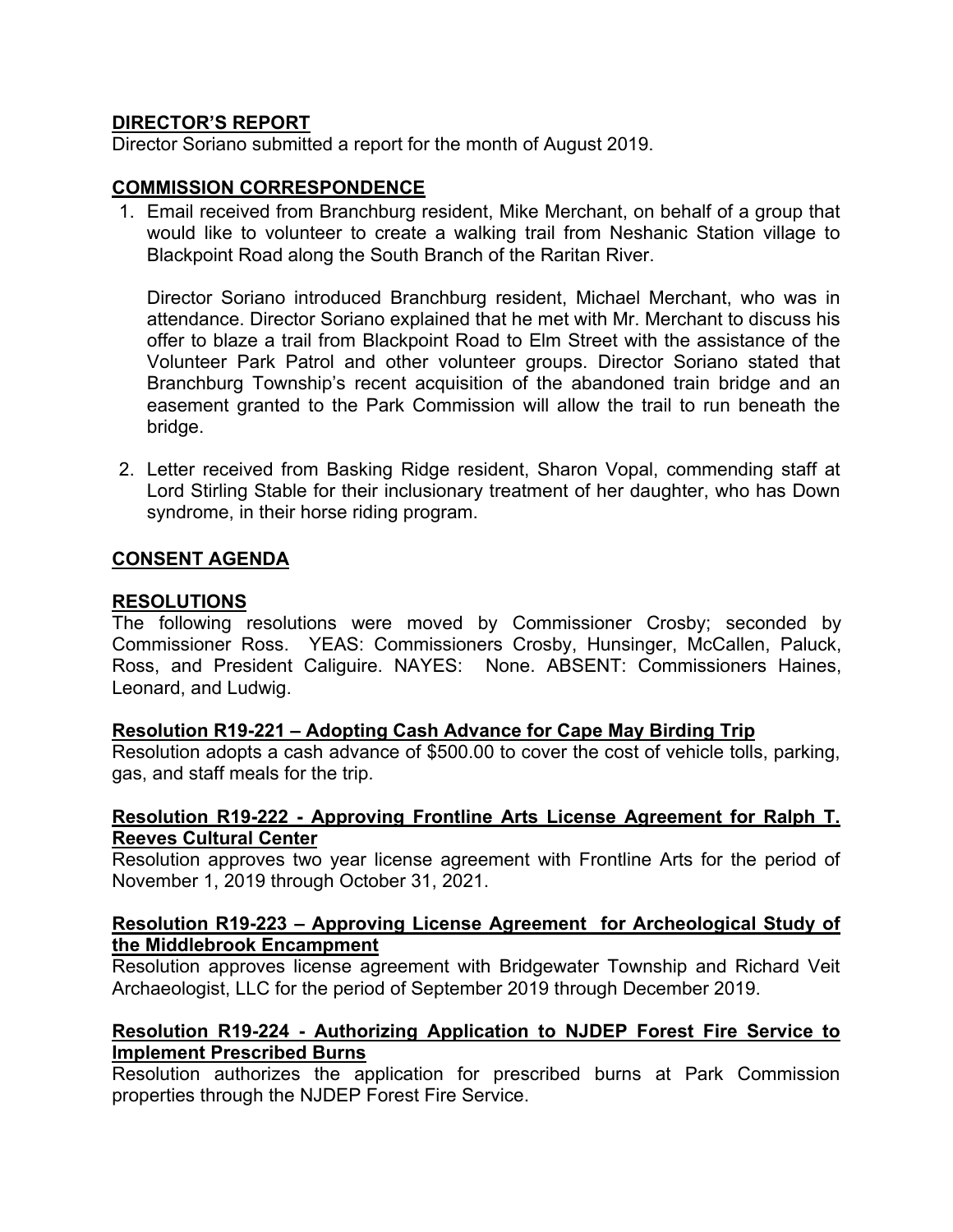# **Resolution R19-225 – Awarding the Second and Final Year of a Two-Year Contract for Animal Feed and Supplements**

Resolution awards contract to Frank Carrajat dba Middle Valley Farms and Bohonyi Corporation dba Animals & Gardens Unlimited.

# **Resolution R19-226 – Awarding First Year of A Two-Year Contract for Septic Pumping, Removal And Disposal Services**

Resolution awards contract to Kleiza Enterprises, Inc.

# **Resolution R19-227 – Authorizing use of County Contract for Janitorial Services**

Resolution authorizes services from ACB Services.

# **Resolution R19-228 – Authorizing use of County Contract for Towing Services**

Resolution authorizes services from Basking Ridge Towing, Mike's Towing & Recovery, and Somerset Hills Towing.

**Resolution R19-229 – Authorizing use of State Contract for Replacement and Installation of Fencing**

Resolution authorizes purchase and installation from Consolidated Steel and Aluminum.

# **Resolution R19-230 – Awarding First Year of One-Year Contract for Armored Car Services**

Resolution awards a contract to Eastern Armored Services, Inc.

# **COMMITTEE REPORTS**

### **CFO's Report**

Commissioner Crosby, Chair of the Committee, submitted a report for the month of August 2019.

Director Soriano stated that August 2019 actual revenue was just shy of anticipated revenue.

### **HUMAN RESOURCES**

Commissioner Leonard, Chair of the Committee, submitted a report for the month of August 2019.

Donna Umgelter, Administrator, Human Resources, had no further report.

### **LEISURE SERVICES**

Commissioner Ludwig, Chair of the Committee, submitted a report for the month of August 2019.

Carrie Springer, Manager, Environmental Science, stated that a number of great events are scheduled for the fall. The annual 1770's Festival will be held on October  $6<sup>th</sup>$  and a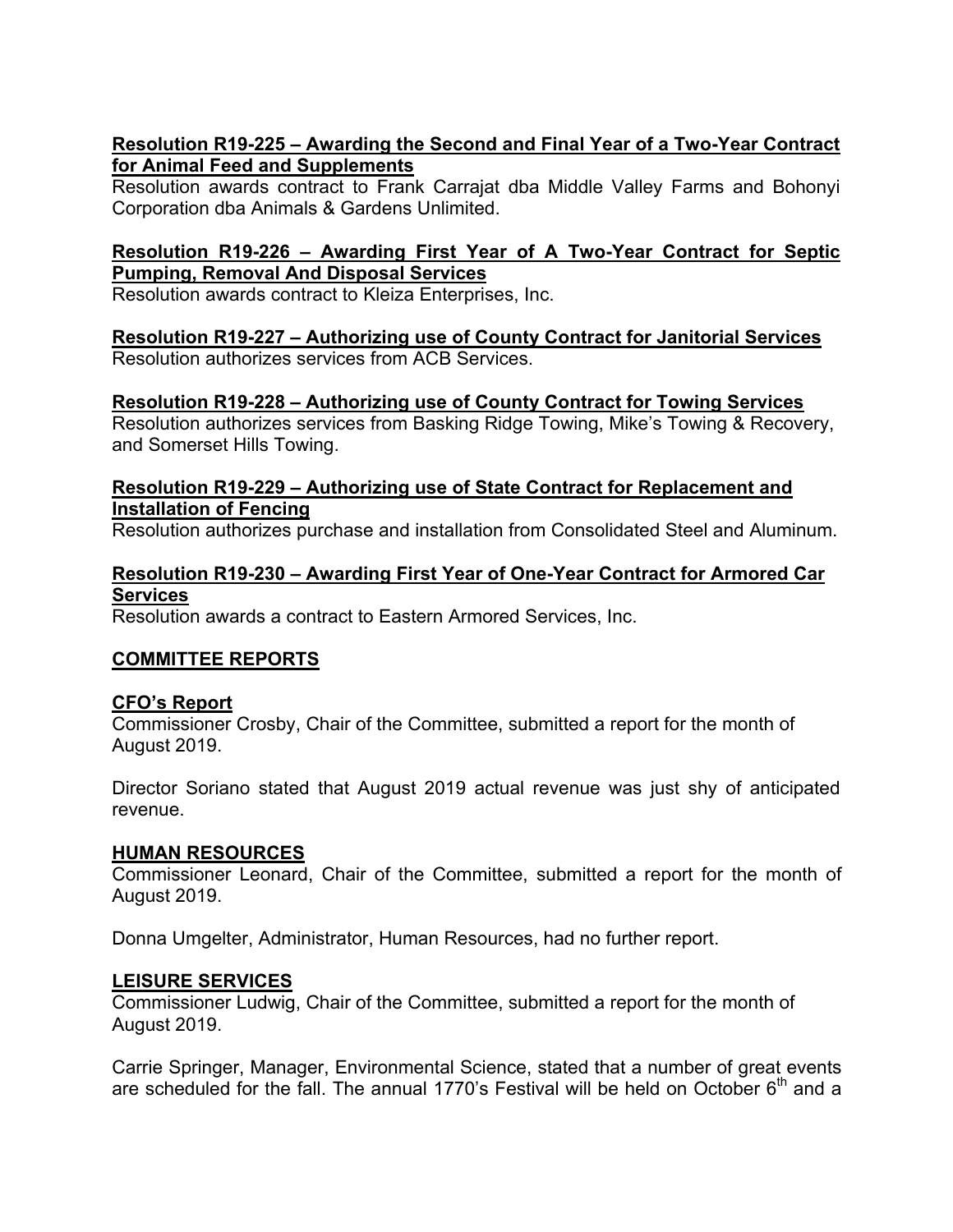variety of Halloween-type events are planned as well. Attendance is almost full for the 2020 Texas birding trip. Another section of footbridge at the EEC was replaced through funds received from the Whole Foods Grant and the assistance of volunteers.

Dina Trunzo, Administrator, Leisure and Community Services, spoke about the upcoming Diversity Festival that will be held in Somerville on October  $12<sup>th</sup>$ . There are 10 participants in the new TR life-skills based day program for adults with developmental disabilities. The week long program was well received and Dina hopes to schedule additional programs in the future.

Dina Fornataro-Healey, Manager, Recreation and Community Outreach, thanked all who assisted with the successful opening of the spray park at Colonial Park. The spray park is currently open on weekends until the end of September. An Aqua Zumba class was offered this summer at Warrenbrook Pool through funds made available through a grant from Whole Foods. These funds will also be used to support various wellness programs scheduled through May 2020.

Marge Margentino, Manager, Lord Stirling Stable, reported that a variety of fall programs are underway. There will be a BBQ to celebrate the  $50<sup>th</sup>$  Anniversary of Lord Stirling Stable this weekend. Marge has been working with an Eagle Scout who implemented two sensory trail stations at the Stable.

### **GOLF MANAGEMENT**

Commissioner Paluck, Chair of the Committee, submitted a report for the month of August 2019.

Darrell Marcinek, Director, Golf Maintenance, stated that an Eagle Scout built 12 bluebird houses that will be installed around the various golf courses. Fall aeration is being done at Spooky Brook Golf Course on September 30<sup>th</sup> and Neshanic Valley Golf Course beginning on October  $8<sup>th</sup>$ .

Bob Ransone, Deputy Director Golf Management, stated that August 2019 revenue was in excess of \$1million; the first time since 2015. Two recent club championships were held and a Demo Day at Spooky Brook Golf Course went well. There will be a Ferrari Fall Festival on the Driving Range at Neshanic Valley Golf Course on September 29<sup>th</sup>.

### **INFORMATION MANAGEMENT**

Commissioner McCallen, Chair of the Committee, submitted a report for the month of August 2019.

Cory Ivanko, Manager, Information Management, stated that staff is currently being trained on the new MainTrac software by representatives from Vermont Systems.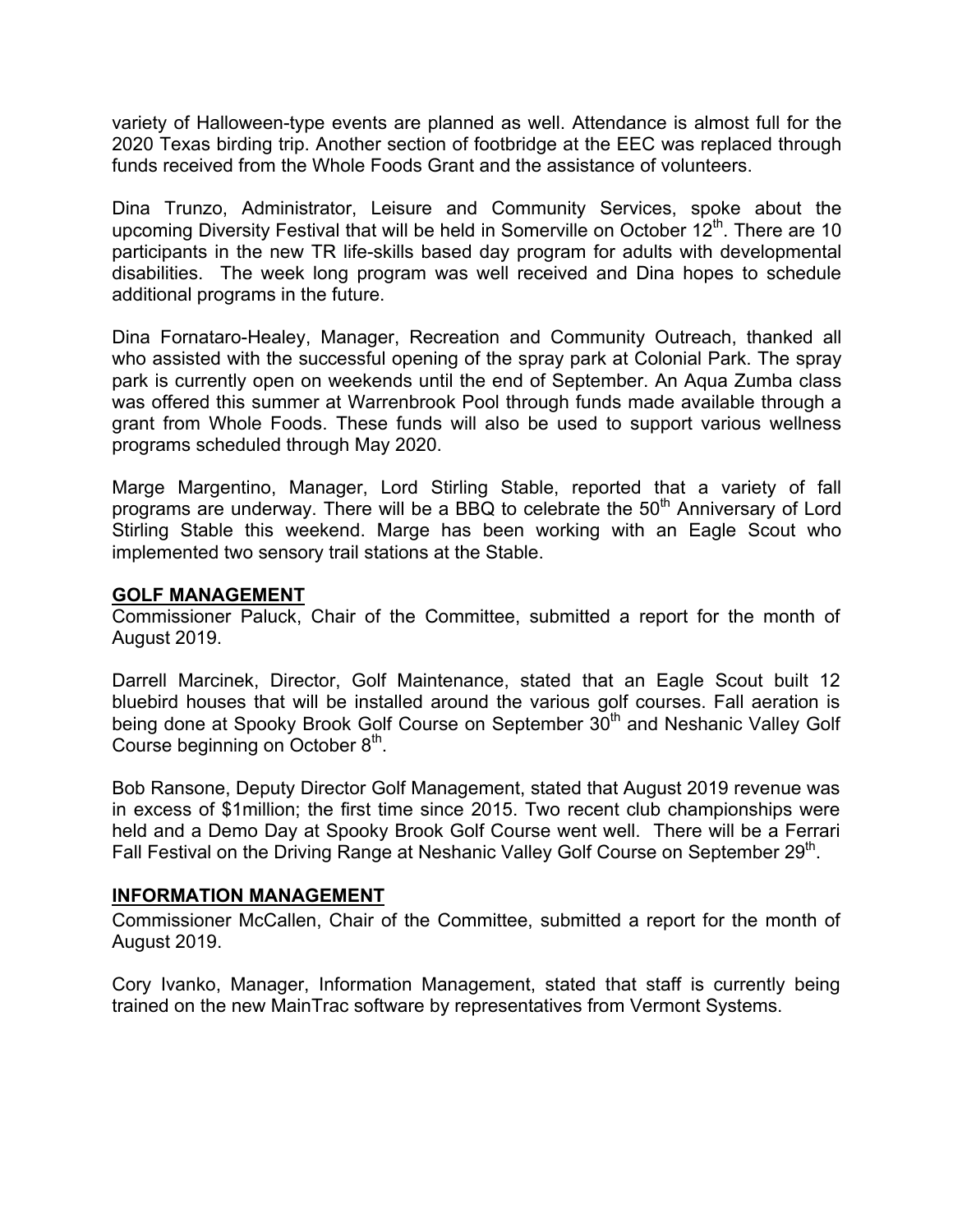### **VISITOR SERVICES**

Commissioner Crosby, Chair of the Committee, submitted a report for the month of August 2019.

Cindie Sullivan, Assistant Director, reported that applications are being accepted for a new Ranger Manager. The Park Rangers will be participating in a drill with OEM on October  $4<sup>th</sup>$ .

# **PROPERTY MANAGEMENT**

2019 Hunting License payments are being collected on leased hunt parcels. The bidding on 12 farm parcels is currently on hold pending a decision regarding environmental liability insurance requirements.

# **PLANNING AND LAND ACQUISITION**

Tom Boccino, Parks Section Principal Planner, Land Acquisition, presented a report for August 2019.

Tom stated that the dedication of the Raritan River Greenway Bikeway-Duke Farms Connection will be held on October 7th. All Commissioners are invited to attend.

# **CAPITAL FACILIITES – CONSTRUCTION and ENGINEERING**

Adam Bloom, County Park Engineer, submitted a report for August 2019.

### **PARK MAINTENANCE & HORTICULTURE**

Commissioner Hunsinger, Chair of the Committee, submitted a report for August 2019.

Pierce Frauenheim, Deputy Director, Park Operations, conducted a meeting with Park Operations staff and Commissioner Hunsinger last week to review projects. Park Maintenance staff installed additional protective fencing for foul balls around ball fields at Mountain View Park. Pierce will be working with Branchburg resident, Mr. Merchant on the train project from Elm Street to Blackpoint Road. Pierce thanked IM Coordinator, Steven Crofts, and IM Manager, Cory Ivanko for coordinating staff training on the new MainTrac software.

### **AUDIT COMMITTEE**

Commissioner Crosby stated that the 2018 Audit Report is complete and will be reviewed by the Park Commission Audit Committee.

### **FREEHOLDERS REPORT**

There was no Freeholder Report.

### **OLD BUSINESS**

Director Soriano stated that the fall tree planting contract will be going out to bid. In the event that Louis Barbato Landscaping should be the lowest bidder, steps will be taken to disqualify them.